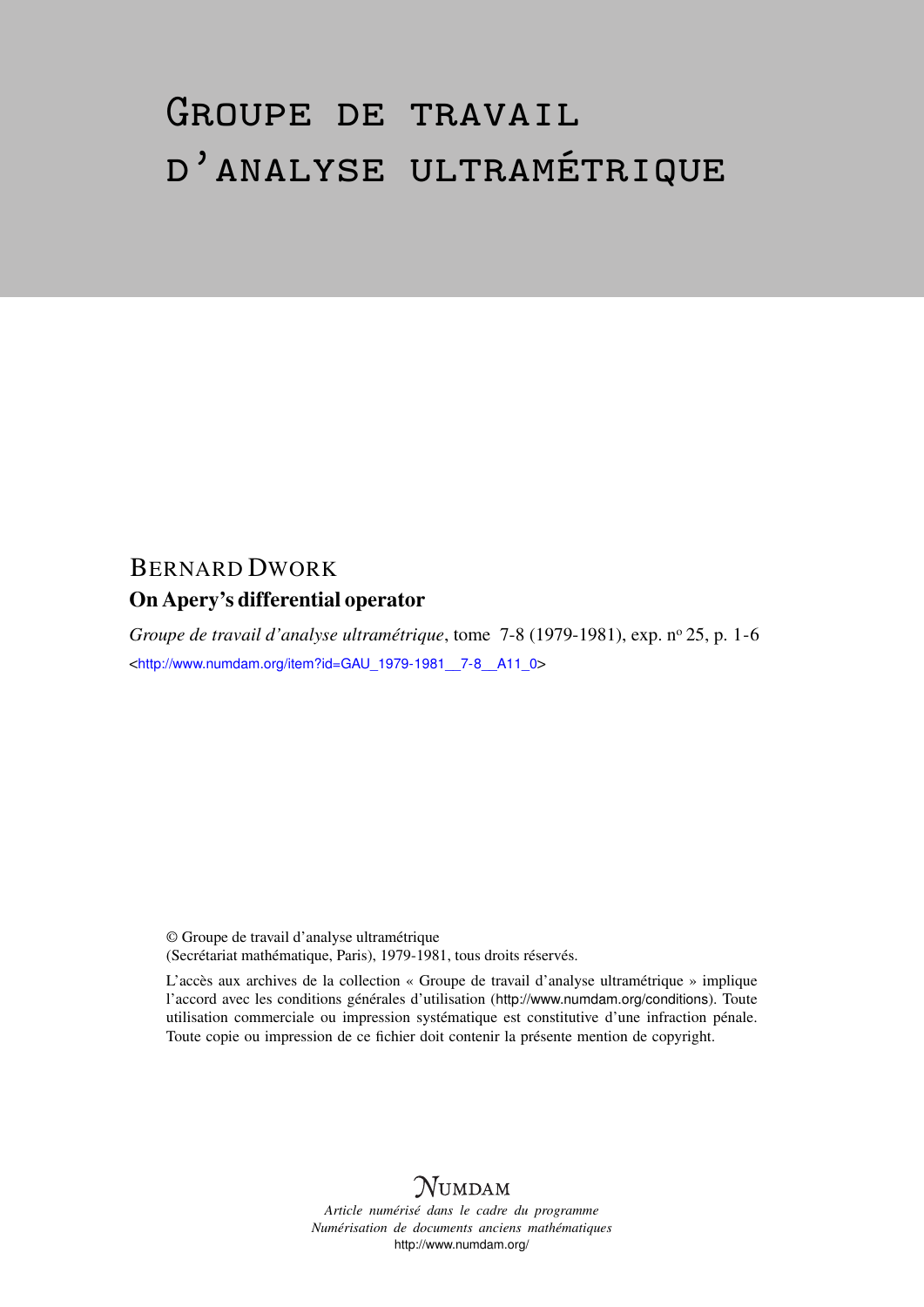Groupe d'étude d'Analyse ultrametrique (Y. AMICE, G. CHRISTOL, P. ROBBA) 60 1980/81, n° 25, 6 p. 19 janvier 1981

## ON APERY'S DIFFERENTIAL OPERATOR

by Bernard DWORK  $\binom{36}{1}$ [Princeton University]

Let L be an ordinary linear differential operator of order n with coefficients in  $Q(x)$ ,

(1) 
$$
L = D^{n} + a_{1} D^{n-1} + \cdots + a_{n}
$$

where  $D = d/dx$ ,  $a_i \in Q(x)$ . For each prime p, we may consider the generic point t, and ask for the maximal common radius of convergence,  $r_p$ , of all the solutions of  $L$  at  $t$ . We restrict our attention to those primes for which the Gauss norm of  $\begin{array}{cc} \mathtt{a}, & \mathtt{is} \end{array}$  bounded by unity for  $\begin{array}{cc} 1 < \mathtt{j} < n$  . With this qualification, the solutions at t certainly converge in the disk

(2) 
$$
\operatorname{ord}(x - t) > \frac{1}{p - 1}
$$

The mod p reduction of L is said to be of nilpotent p-curvature if there exists  $\varepsilon > 0$  such that all the solutions of L at t converge in the disk,

(3) 
$$
\operatorname{ord}(x-t) > \frac{1}{p-1} - \varepsilon.
$$

It is known in this case that, in fact, the solutions converge in the disk

(4) 
$$
\text{ord}(x - t) > \frac{1}{p - 1} - \frac{1}{pn}
$$

This shows that the maximal radius of convergence cennot assume arbitrary values. It is known (KATZ) that nilpotence for an infinite set of primes implies that the singularities of L are all regular. Furthermore nilpotence for almost all primes implies the exponents of L are rational.

The converse is false. Let  $f(x) = 4(x - e_1)(x - e_2)(x - e_3)$ 

(5) 
$$
L = f(x) D^2 + \frac{1}{2} f'(x) D - B
$$

For suitable constant  $B$ , the estimate (4) fails (for an infinite set of primer) to be valid. The equation clearly has regular singular points and rational exponents.

 $\binom{1}{1}$  Texte reçu le 2 juillet 1981.

Bernard DWORK, Fine Hall, Princeton University, PRINCETON NJ 08544 (Etats Unis).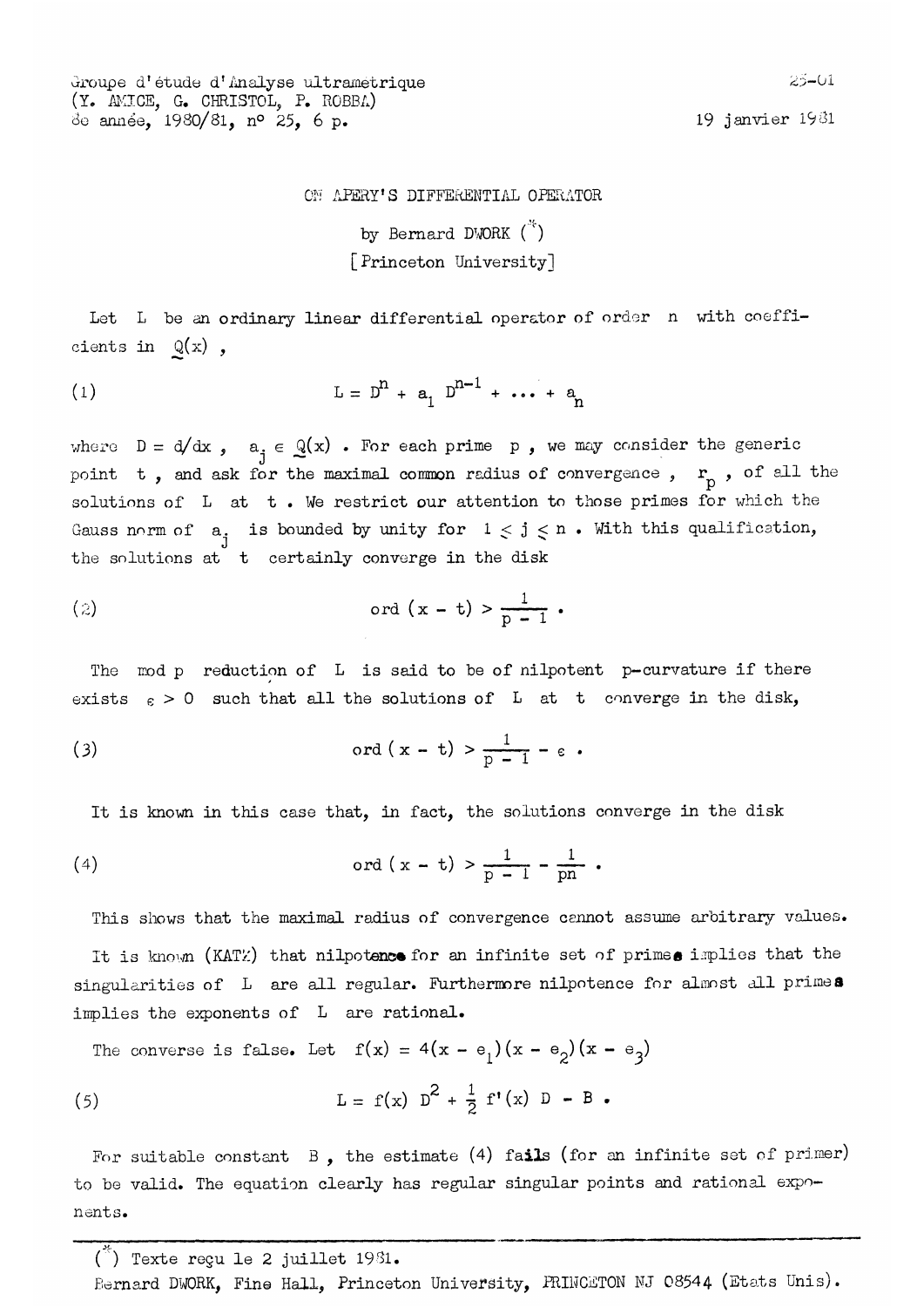At this point, we mention two conjectures.

I (BCMBIERI) : Nilpotence for almost all p implies  $\mathbf{r}_{\text{p}} = 1$  for almost all p  $\boldsymbol{\cdot}$ : If  $r_p = 1$  for almost all p, then L "comes from geometry".

We say that  $L$  cores from geometry if at one regular point it has n independent analytic solutions which lie in the class of functions at that point which come from geometry.

The class of functions at zero which come from geometry is defined to the minimal set satisfying the following conditions :

- (a) It is a vector space over  $\mathbb{Q}^{alg}$ , the algebraic closure of  $\mathbb{Q}$ .
- (b) It is a ring.
- (c) It contains all functions algebraic over  $Q(x)$ .
- (d) It is closed under formal integration.
- (e) It is closed under conposition with elements of  $Q(x)$ .

(f) For each  $F \in \mathbb{Q}[\lambda, v_1, \ldots, v_m]$  which is a form in the variables  $\mathbf{v}_1$  ,  $\cdots$  ,  $\mathbf{v}_\mathrm{m}$  , let

$$
D_{i} = v_{i} \frac{\partial}{\partial v_{i}} + v_{i} \frac{\partial}{\partial v_{i}} F i = 1, ..., m
$$

$$
\mathbf{w}_{\mathrm{F}} = \mathbf{Q}(\lambda) [\mathbf{v}] / \sum_{i=1}^m D_i \mathbf{Q}(\lambda) [\mathbf{v}],
$$

Then  $\mathbf{W}_{\mathrm{F}}$  is a finite dimensional  $\mathcal{Q}(\lambda)$  space and the derivation  $\frac{d}{d\lambda}$  of  $\mathcal{Q}(\lambda)$ is extended to  $\mathcal{W}_{F}$  by means of

$$
\sigma_{\rm F} = \frac{\partial}{\partial \lambda} + \frac{\partial F}{\partial \lambda} .
$$

Under  $\sigma_{\overline{F}}$ ,  $\mathbb{W}_{\overline{F}}$  becomes a differential module.

insist that the solutions at the origin of the associated differential equation lie in the class of functions coming from geometry.

The object of this talk is to discuss an example in which this conjecture is correct.

APERY has discussed the differential operator

(6) 
$$
L = (x - 11x^{2} - x^{3}) D^{2} + (1 - 22x - 3x^{2}) D - (3 + x).
$$

The unique solution regular at the origin is given by  $y = \sum b_n x^n$ , where

$$
b_n = \sum_{j=0}^{n} {n \choose j}^2 {n + j \choose j} \in \mathbb{Z}
$$
.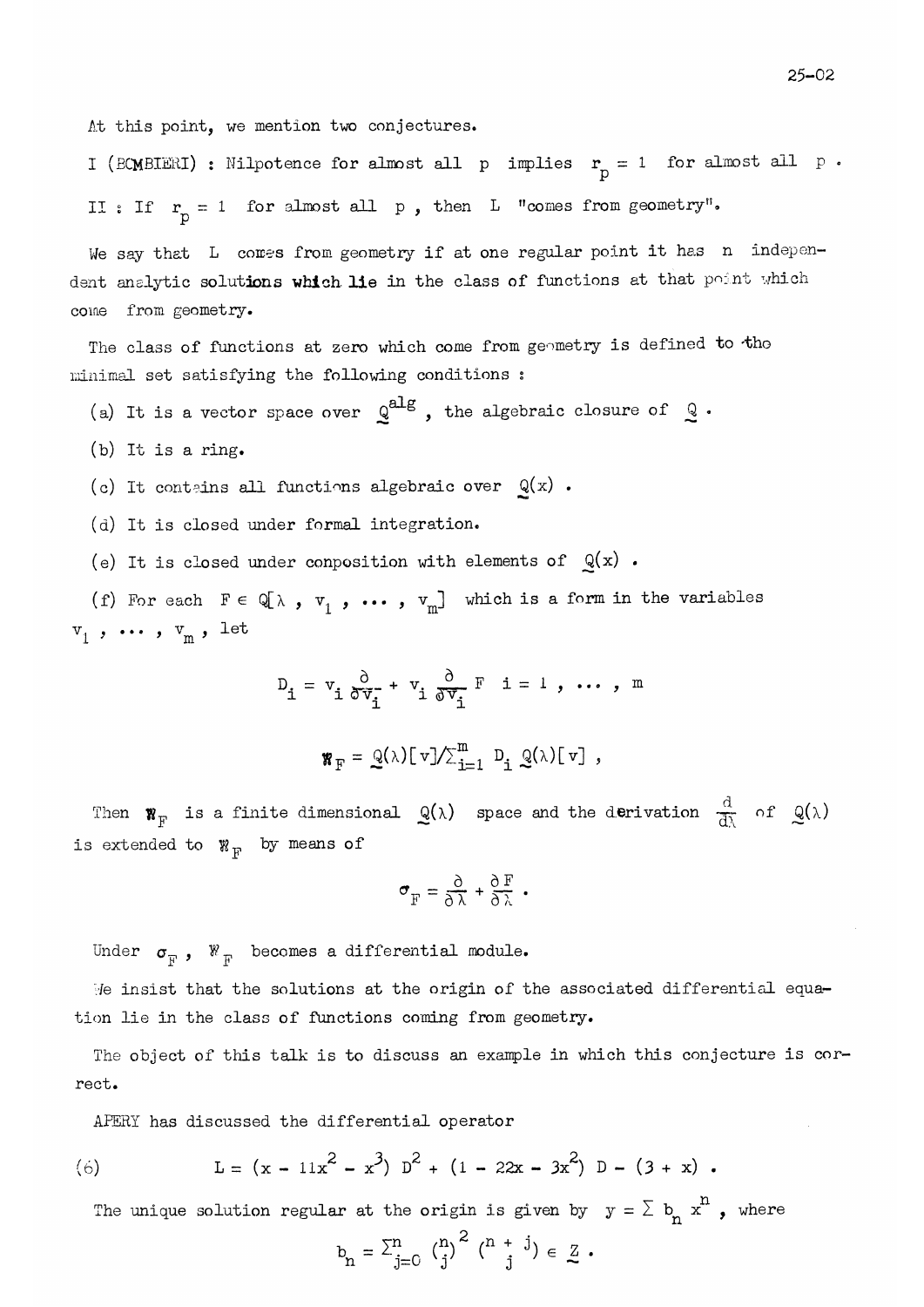It is not at all obvious that this series gives a solution of  $(6)$ . I am indebted to R. ASKEY for the explanation that

$$
b_n = \frac{1}{3} F_2 \begin{pmatrix} -n & 1 - n & 1 + 1 & 1 + 1 \\ 1 & 1 & 1 \end{pmatrix} \quad x = 1
$$

and that the contiguity relations for such a generalized hypergeometric function  $(1)$  gives a linear recursion relation for the sequence  $\{b_n\}$  which implies that the series is indeed a solution of  $(6)$ .

Since (6) has a solution in  $Z[[x]]$ , we may conclude that for each prime p there is at least one bounded solution,  $u$ , converging on the generic disk D(t, 1). The wronskian, w, of (6) is obviously given by  $1/(x - 11x^2 - x^3)$ and so a second solution at t is given by the formal integral

$$
\mathbf{v} = \mathbf{u} \int_{\mathbf{t}}^{x} \frac{w}{a^2} \, \mathrm{d} \mathbf{s}
$$

which again represents a function analytic (but perhaps unbounded) on  $D(t, 1)$ . The point here is that u is bounded and hence has at most a finite set of zeros. Thus  $w/u^2$  may be represented as the sum of a function analytic on  $D(t, 1)$  together with a rational function having poles of order two on  $D(t, 1)$ . There can be no residues at there poles as otherwise v would have a singularity in  $D(t, 1^-)$  which contradicts the fact that the singularities of L lie among the zeros of  $x - 11x^2 - x^3$ .

This then shows that for (6),  $r_p = 1$  for all p. This is troubling since (6) is an example of a Halphen transform of the Lamé equation. With  $f(x)$  as in  $(5)$ , the Lamé equation is

(7) 
$$
f(x) D^2 + \frac{1}{2} f'(x) D - [m(m + 1) x + B]
$$

with Riemann àata

(8) 
$$
\begin{pmatrix} e_1 & e_2 & e_3 & \infty \\ 0 & 0 & 0 & \frac{m+1}{2} \\ \frac{1}{2} & \frac{1}{2} & \frac{1}{2} & -m/2 \end{pmatrix}
$$

The halphen transformation is abtained by putting

(9) 
$$
x = p(u) \quad (u = \int_{x}^{\infty} \frac{dt}{f(t)})
$$

letting  $v = u/2$  and changing the dependent variable y by setting

(<sup>1</sup>) Cf. RAINVILLE (E.). - Special functions. - New York, Macmillan Company, 1960.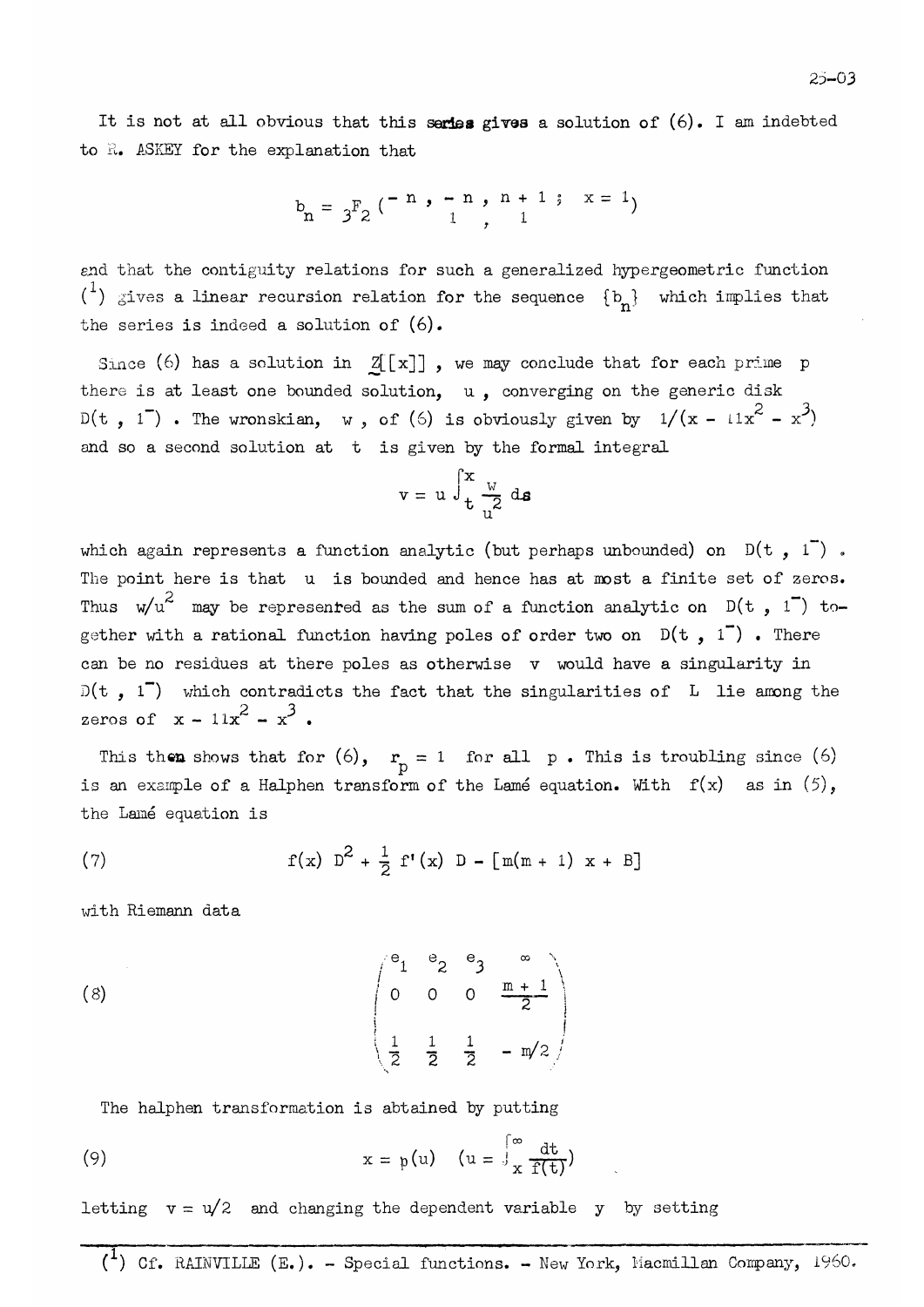$$
(10) \t\t\t Y = y \cdot \gamma(u)^{m}
$$

and the independent variable by setting

$$
(11) \t\t\t X = p(v)
$$

so that x is a rational function of X.

The transformed equation is

(12) 
$$
0 = [f(X) \frac{d^{2}}{dX^{2}} + (\frac{1}{2} - m) f'(X) \frac{d}{dX} + 4(m(2m - 1) X - B)] Y.
$$

Equation (6) is a specialization of (12) with  $m = -\frac{1}{2}$ . We have remarked that there are examples of type  $(5)$  which do not come from geometry, and in general there are no integral formulae representing the solutions of the Lamé equation. Thus there is no general way by which we may show that  $(6)$  commes from geometry.

We write  $\binom{n + j}{j} = \binom{-n - 1}{j} (-1)^j$  and so

(13) 
$$
b_n = \sum_j {n \choose j}^2 (-n-1) (-1)^j
$$
  

$$
= \text{Res}_{\infty} \frac{du}{u} \cdot \frac{dv}{v} (1 - \frac{1}{uv})^{-(n+1)} (1 + u)^n (1 + v)^n.
$$

By this we mean if we let  $v_1$ ,  $v_2$  be circular paths in the u and v planes respectively with centers at infinity such that  $|uv| > 1$  for all  $(u, v) \in \gamma_1 \times \gamma_2$ , then

(14) 
$$
b_n = \frac{1}{2\pi i} \int_{\gamma_1} \int_{\gamma_2} \frac{du}{u} \cdot \frac{dv}{v} (1 - \frac{1}{uv})^{-1} H^n
$$

where

$$
H = (1 + u)(1 + v)/(1 - \frac{1}{uv})
$$

Thus for x small, i. e. for  $|x H| < 1$  for all  $(u, v) \in \gamma_1 \times \gamma_2$ , we have (15)  $y = \sum x^{n} b_{n} = \frac{1}{(2\pi i)^{2}} \int_{\gamma_{1}} \int_{\gamma_{2}} \frac{du}{u} \cdot \frac{dv}{v} (1 - \frac{1}{uv})^{-1} \frac{1}{1 - xH}$  $=\frac{1}{(2\pi i)^2}\int_{\gamma_1} du \int_{\gamma_2} \frac{dv}{uv-1-x(1+u)(1+v)uv}$ 

For fixed  $u$ , we write the denominator as

$$
- xu(1 + u)(v - \theta_1)(v - \theta_2)
$$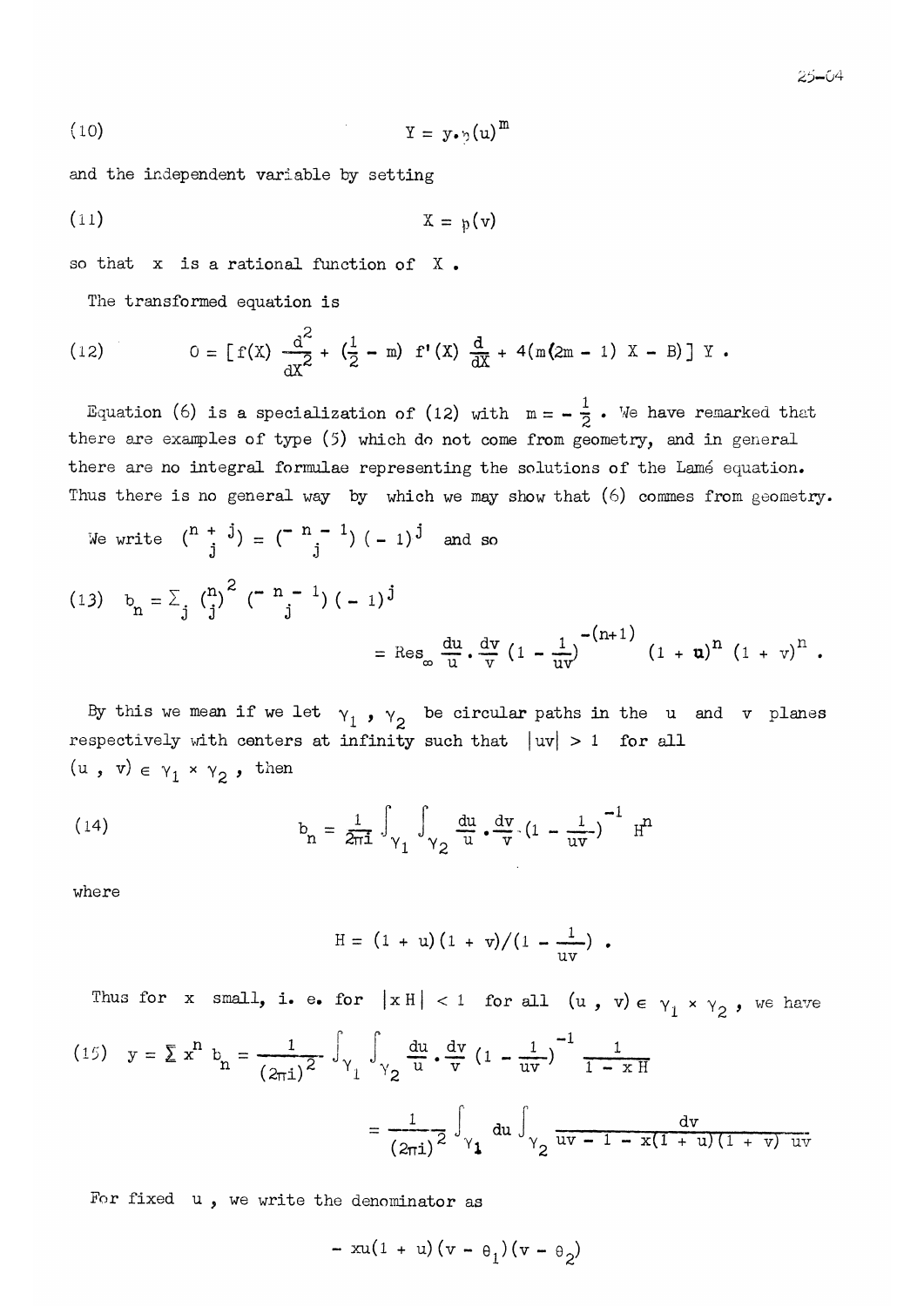where  $\theta_1$ ,  $\theta_2$  are algebraic functions of u and x.

When  $x = 0$ , one solution is  $v = 1/u$ , and the other is infinite. From this, we may convince ourselves that for x small,  $\gamma_1$  and  $\gamma_2$  being of radii strictly greater then one, then for each  $u \in \gamma_1 - \theta_2$  lies outside  $v_2$  (i. e. closer to  $\infty$ ) and  $\theta_1$  lies inside  $\gamma_2$ . This then shows that

(16) 
$$
y = \frac{1}{2\pi i} \int_{\gamma_1} \frac{du}{-xu(1+u)(\theta_1 - \theta_2)},
$$

Hence by a calculation of the discriminant of the denominator in  $(15)$ , we obtain

(17) 
$$
y = \frac{1}{2\pi i} \int_{\gamma_1} \frac{du}{z},
$$

where

(13) 
$$
z^2 = u[u^3 x^2 + 2u^2(x^2 - x) + u(x^2 - 6x + 1) - 4x]
$$

which identifies (6) with the equation satisfied by periods of the differential of the first kind of the elliptic curve  $(18)$ . This implies that  $(6)$  is the pull back of a hypergeometric differential équation by means of a rational map.

This calculation supports our conjecture II, but of course does not confirm it. We have not carried out a similar calculation for

$$
L_2 = x(3x - 1)(x + 1) D2 + (24x2 + 14x - 1) D + (3x + 2)
$$

with unique solution at the origin given by  $\sum a_n x^n$  with

$$
a_n = \sum_{j=0}^{n} {n \choose j}^3
$$
.

have carried out a similar calculation for

$$
L_3 = (1 - 34x + x^2) x^2 D^3 + (3 - 153x + 6x^2) xD^2
$$
  
+ (1 - 112x + 7x<sup>2</sup>) D + (x - 5)

with unique solution analytic at the origin,  $\lambda$  c<sub>n</sub>  $\text{x}^{\text{+}}$  ,

$$
c_{n} = \sum_{j} {n \choose j}^{2} {n+j \choose j}^{2}.
$$

(All of these examples are due to APERY). We are indebted to APERY for the observation that  $L_3$  is the symmetric square of